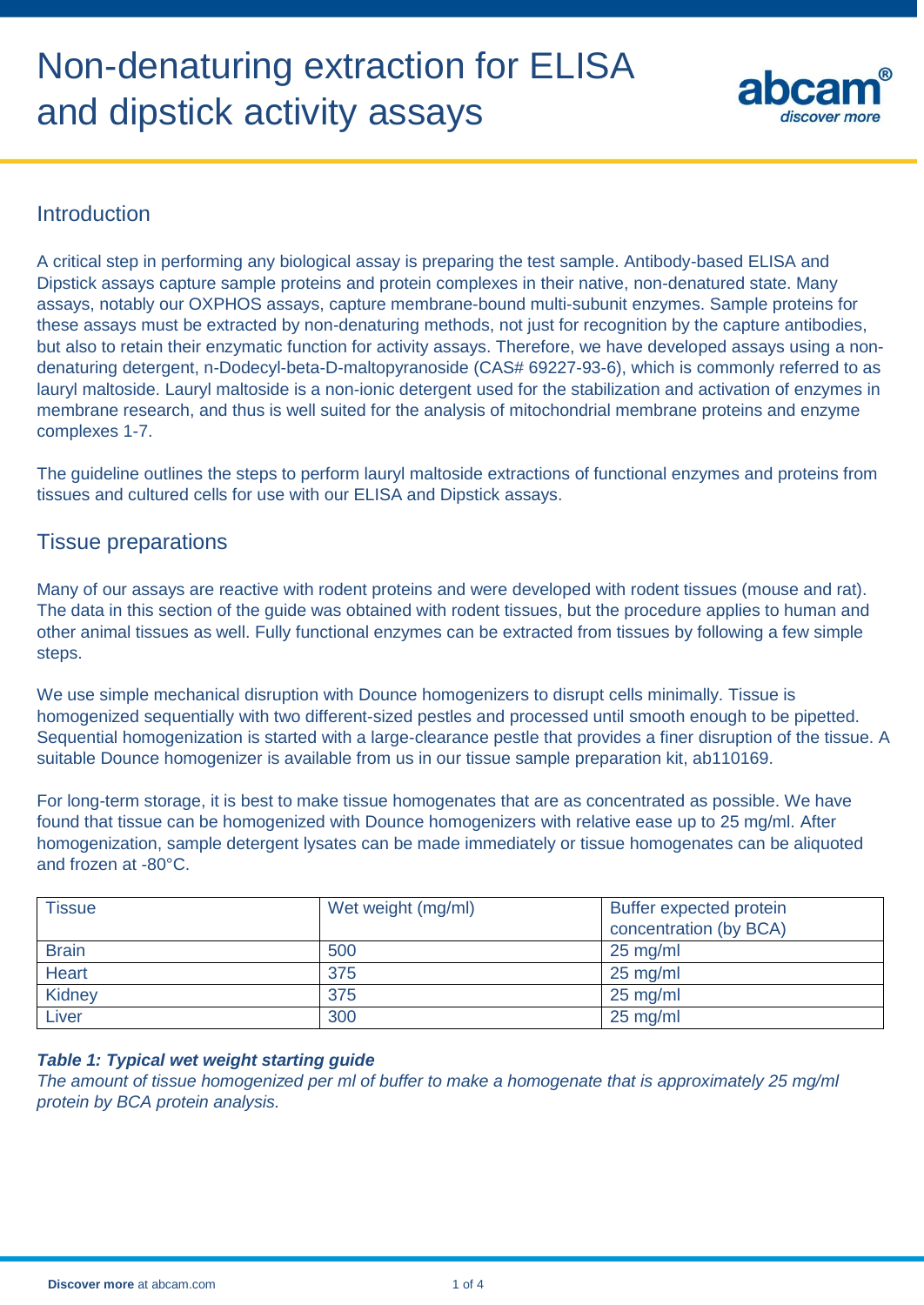## **Materials for tissue homogenization**

- Dounce homogenizer, 2 ml (Kontes, 885300-0002 or ab110169)
- Homogenization buffer (PBS)
- Protease inhibitor cocktail (ab65621)
- **BCA™ protein assay**
- Weighing balance
- **Scalpel**
- 2.0 ml microtubes

## **Method for tissue homogenization**

- 1. Add 1 ml buffer (containing protease inhibitor) to chilled mortar on ice.
- 2. Wash tissue to remove any blood and trim to remove any connective tissue and fat. Weigh and mince the appropriate amount of tissue and add it to the 1 ml of buffer in the mortar.
- 3. Perform 20-40 strokes with the large-clearance pestle A until smooth.
- 4. Perform 20-40 strokes with the small-clearance pestle B until smooth (pestles A and B are included with Kontes 885300-0002 and also ab110169).
- 5. Using a pipette, transfer homogenate to a 2.0 ml microtube on ice.
- 6. Perform a BCA™ protein assay to determine protein concentration.
- 7. Proceed to detergent extraction or aliquot and freeze the homogenate.

# Detergent extraction of proteins from tissue preparations

Protein extraction with lauryl maltoside is, in most cases, optimal with samples that contain a protein concentration of 5 mg/ml.

To extract protein from the prepared tissue homogenate, MitoSciences kits use one or two methods. We have noticed no significant difference in protein yield or assay performance between these two methods.

- 1. 1X extraction buffer (contains 1X lauryl maltoside detergent).
- 2. Add 1/10 volume of 10X lauryl maltoside detergent.

### **Exceptions:**

**ATP synthase** – For the Complex V microplate activity assay ab109704, it is recommended to thoroughly freeze/thaw the sample and wash the pelleted tissue homogenate to remove any soluble, non-membrane associated proteins. Concentrating the membrane proteins before protein assay leads to an improved detergent solubilization step and maximizes enzyme stability and oligomycin sensitivity.

**PDH** – For the PDH microplate activity assay ab109902, it is recommended to add the supplied detergent to a protein concentration of 25 mg/ml (undiluted homogenate) in order to maintain enzyme stability. Extracts should be centrifuged at a low speed (1,000 g).

## **Materials for protein extraction**

• 1X extraction buffer (1.5% lauryl maltoside)

## or

- 10X lauryl maltoside detergent (15% lauryl maltoside solution)
- **PBS**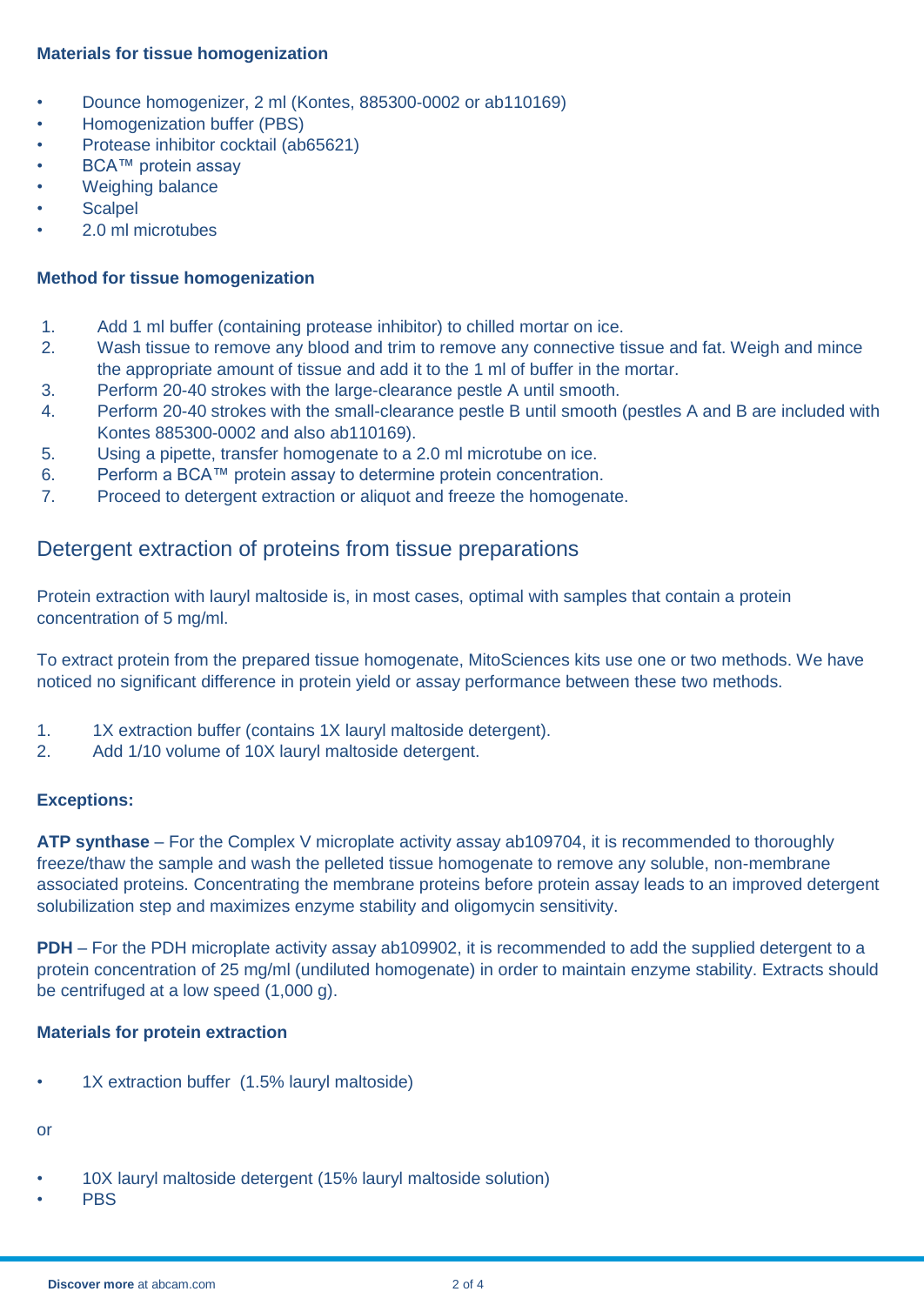- **Microtubes**
- High-speed benchtop microcentrifuge
- BCA<sup>™</sup> protein assay (ab102536)

#### or

NanoDrop™ 2000 spectrophotometer (Thermo)

### **Protein extraction method I with 1X extraction buffer:**

- 1. Resuspended tissue homogenate to 5 mg/ml in MitoSciences 1X extraction buffer (1.5% lauryl maltoside), e.g. dilute 100 µl of 25 mg/ml homogenate with 400 µl extraction buffer to a total volume of 500 µl. Add protease inhibitors.
- 2. Mix well and incubate on ice for 30 min.
- 3. Centrifuge at 16,000 x g for 20 min at 4°C.
- 4. Collect supernatant and discard the pellet.
- 5. Measure protein concentration with BCA™ assay or NanoDrop™ spectrophotometer.

#### **Protein extraction method II with 10X lauryl maltoside:**

- 1. Resuspend and dilute the cell pellet with 8 volumes of PBS (e.g. 50 µl pellet + 400 µl PBS to a total volume of 450 µl). Add protease inhibitors.
- 2. Add a 10-fold dilution of 10X lauryl maltoside (e.g. add 50 µl to the cell suspension for a total volume of 500 µl).
- 3. Mix well and incubate on ice for 30 min.
- 4. Centrifuge at 16,000 x g for 20 min at 4°C.
- 5. Collect supernatant and discard the pellet.
- 6. Measure protein concentration with BCA™ assay or NanoDrop™ spectrophotometer.

The protein concentration of the extract should now be  $\leq$  5 mg/ml, depending on extraction efficiency, as measured by BCA™ assay. To measure protein concentration with a NanoDrop™ spectrophotometer, follow the maufacturer's instructions for measuring protein and in the pull-down menu for sample type, select "other protein (E 1%)", then enter an extinction coefficient (Ext. Coedd, E 1% l/gm-cm) from table 2 below.

| <b>Cell line</b>  | <b>Extinction coefficient</b> |
|-------------------|-------------------------------|
| HepG <sub>2</sub> | 8.1                           |
| HeLa              | ⇁<br>$\overline{\phantom{a}}$ |
| <b>HL-60</b>      | 8.6                           |

#### *Table 2: Extinction coefficients for cell extracts*

*It may be possible to freeze the extract at -80°C before running the assay without significant loss of activity.*

## References

- Birch-Machin MA, Briggs HL, Saborido AA, Bindoff LA, Turnball DM (1994). An evaluation of the measurement of the activities of complexes I-IV in the respiratory chain of human skeletal muscle mitochondria. Biochem Med Metab Biol. 51(1): 35-42.
- Wittig I, Braun HP, Schägger H (2006). Blue Native PAGE. Nat Protoc. 1(1): 418-28.